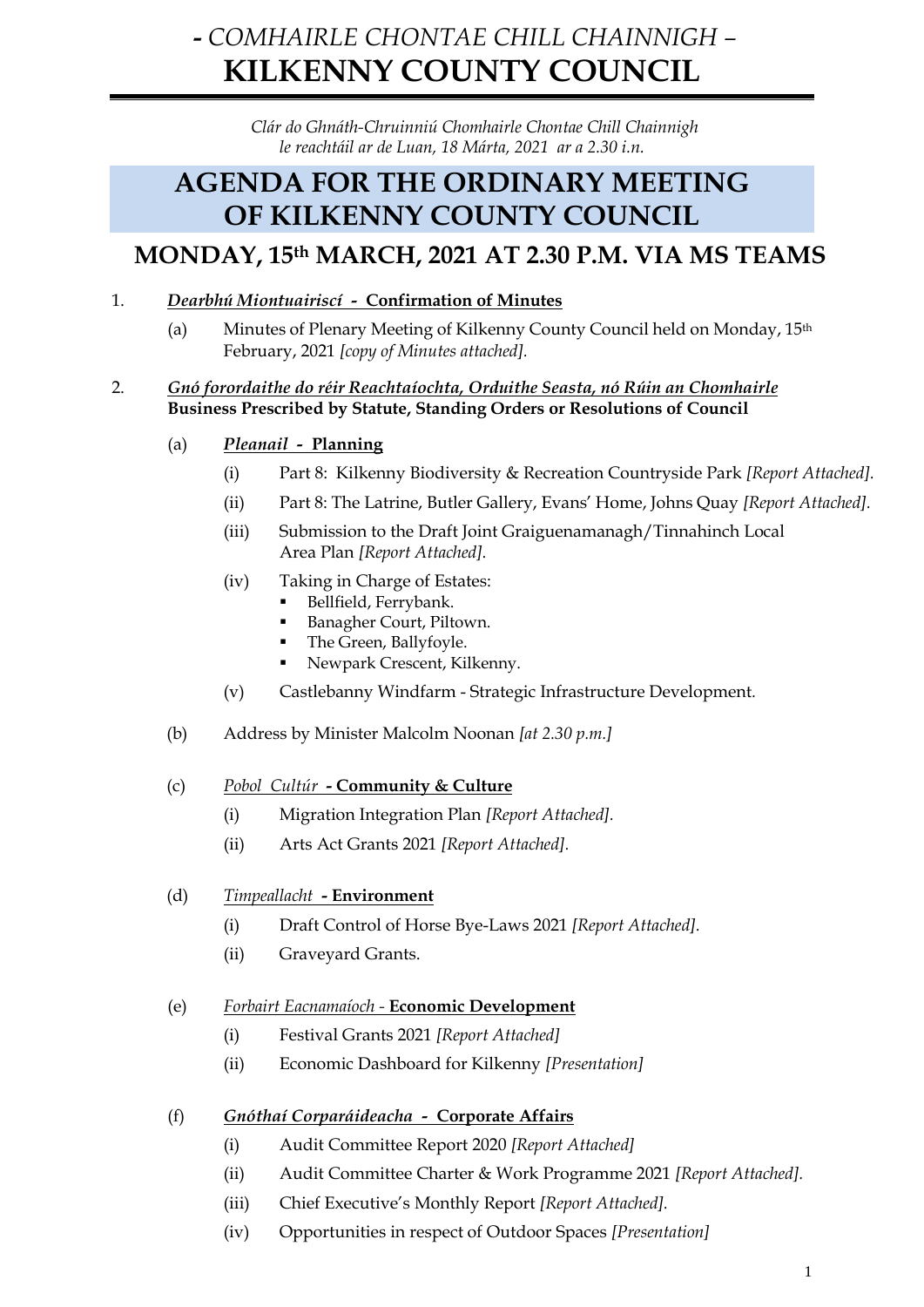- 3. *Comhfhreagras* **Correspondence**
	- (i) Correspondence from Minister for Justice regarding Parental Alienation". *[Notice of Motion 10-2020]*
	- (ii) Acknowledgement from Minister for Finance regarding implementing a plan to sustain the country's Post Offices". *[Notice of Motion 11-2020]*
	- (iii) Acknowledgement from Minister for Planning & Local Government regarding maternity and paternity leave for local Elected Representatives". *[Notice of Motion 14-2020].*
	- (iv) Correspondence from Minister for Public Expenditure & Reform in relation to implementing a plan to sustain the country's Post Offices *[Notice of Motion 11-2020]*

## 4. *Gnó ar athló ó chruinniúroimhe seo -* **Business adjourned from a previous Meeting**

- 5. *Dátaí agus Amanta do chruinnithe a shocrú -* **Fix Dates & Times of Meetings**
	- (i) Schedule of Meetings *[Report Attached].*

## 6. *Plé ar Thuairiscí agus Moltaí ó Choistí an Comhairle* **Consideration of Reports & Recommendations of Committees of the Council**

(i) Report of SPC 1: Economic Development, Enterprise Support and Tourism held on Friday, 18th September, 2020 *[copy of Report attached].*

## 7. *Gnó Eile romhainn i bhFógra reachtála an Chruinnithe -* **Other Business set forth in the Notice convening the Meeting**

- 8. *Oideachas agus Oiliúint* **Education & Training**
- 9. *Gnótha ag éirí as Miontuairiscí* **Matters Arising from Minutes**
- 10. *Aon Ghnó Eile* **Any Other Business**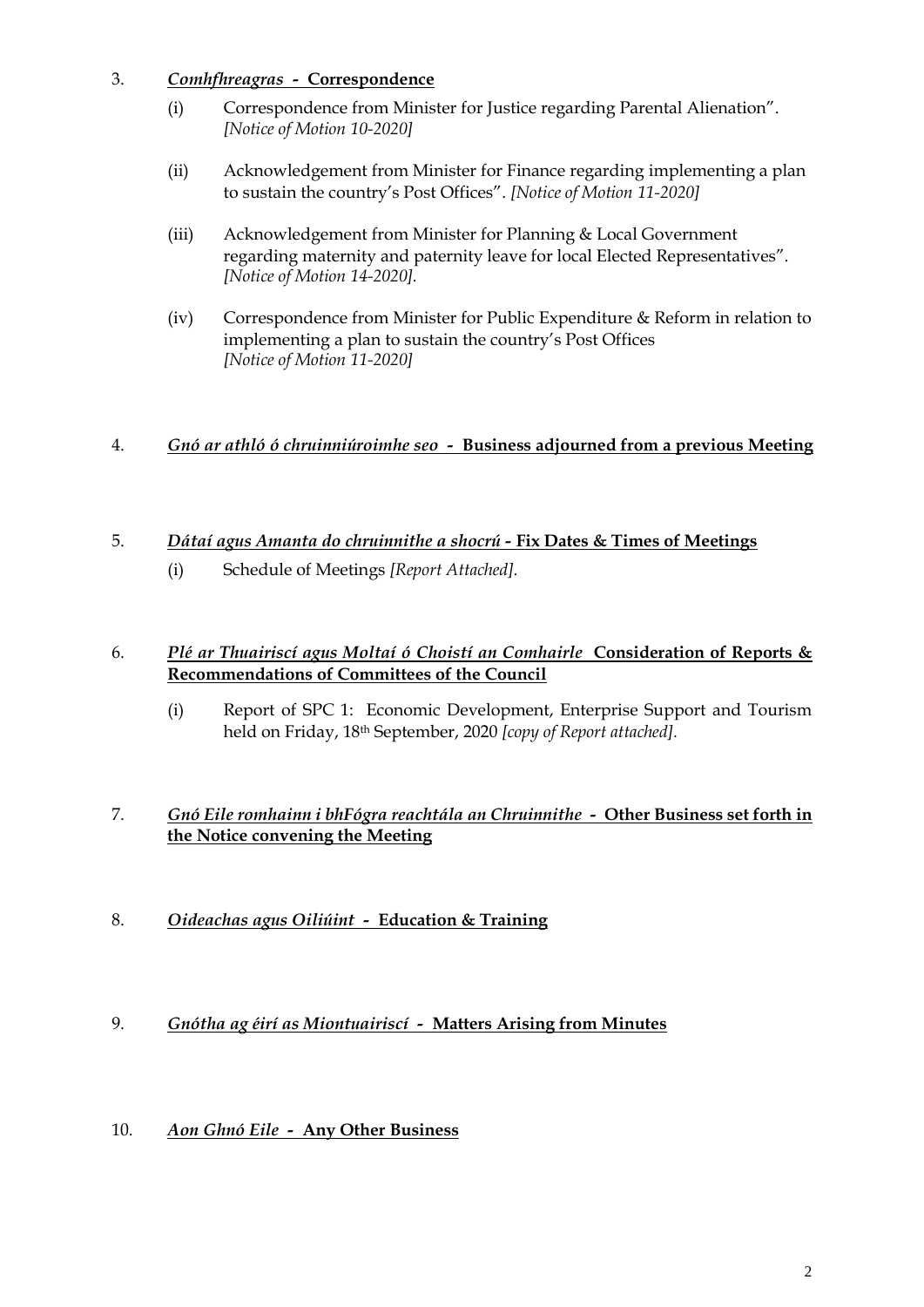#### 11. *Fógraí Rúin -* **Notices of Motion**

#### **01 (21) Cllr. David Fitzgerald**

"That Kilkenny County Council support and work with alternative sports organisations including the provision of a suitable site to build a multi-purpose sports facility and arena in Kilkenny."

### **02 (21) Cllr. Peter Cleere**

"That Kilkenny County Council on the first anniversary of the Global Coronavirus pandemic would light up all public buildings in Kilkenny BLUE over one weekend as soon as possible as a tribute to those who have lost their lives in the pandemic. The blue could also signify our appreciation of our Healthcare staff and frontline workers who are working tirelessly to keep us all safe."

#### **03 (21) Cllr. Peter Cleere**

"That Kilkenny County Council would proactively approach the new entity *(Technological University of the South East)* once it has attained university status and is formally set up, with the view to implementing the 'From Charter To Framework - the case for higher education in Kilkenny' recommendations which would incorporate a significant campus facility for Kilkenny."

## **04 (21) Cllr. Maria Dollard**

"That this Council recognises the importance of community participation in the energy transition, and supports the installation of rooftop solar power for community buildings, particularly school buildings. The Council notes that while residential, commercial, industrial and business buildings benefit from an exemption to planning permission for the installation of solar panels covering less than 50% of the roof area *(SI83/2007, SI235/208)*, community buildings and schools are not subject to the same exemptions, and this creates an unfair burden and significant additional cost on schools and community buildings seeking to install solar panels.

Noting this, the Council will formally request of the Minister for Housing, Planning and Local Government to include as a matter of urgency schools and community buildings in the exemptions from planning permission for the installation of solar panels"

## **05 (21) Cllr. Maria Dollard**

"That Kilkenny County Council will write to the Minister for Enterprise, Trade and Employment that international trade agreements, such as CETA *(Comprehensive and Economic and Trade Agreement)*, providing a right to multinational corporations to take recourse against the State outside of ordinary legal systems, should be fully and properly scrutinised by a Joint Oireachtas Committee before and Dáil vote on ratification."

## 12. *Fógraí i dtaobh Rúin ó Údaráis Áitiúla eile ag lorg tacaíochta ó Chomhairle Chontae Chill Chainnigh -* **Notices of Motion from other local authorities seeking support of Kilkenny County Council**

## **04 (21) Galway County Council**

"That Galway County Council circulate the "Agri Kids Be Farm Safe Presentation" to all 31 Local Authorities and invite each local authority to join in this initiative of Framing Safety and Safety Measures in Council Awareness Programs at a local level."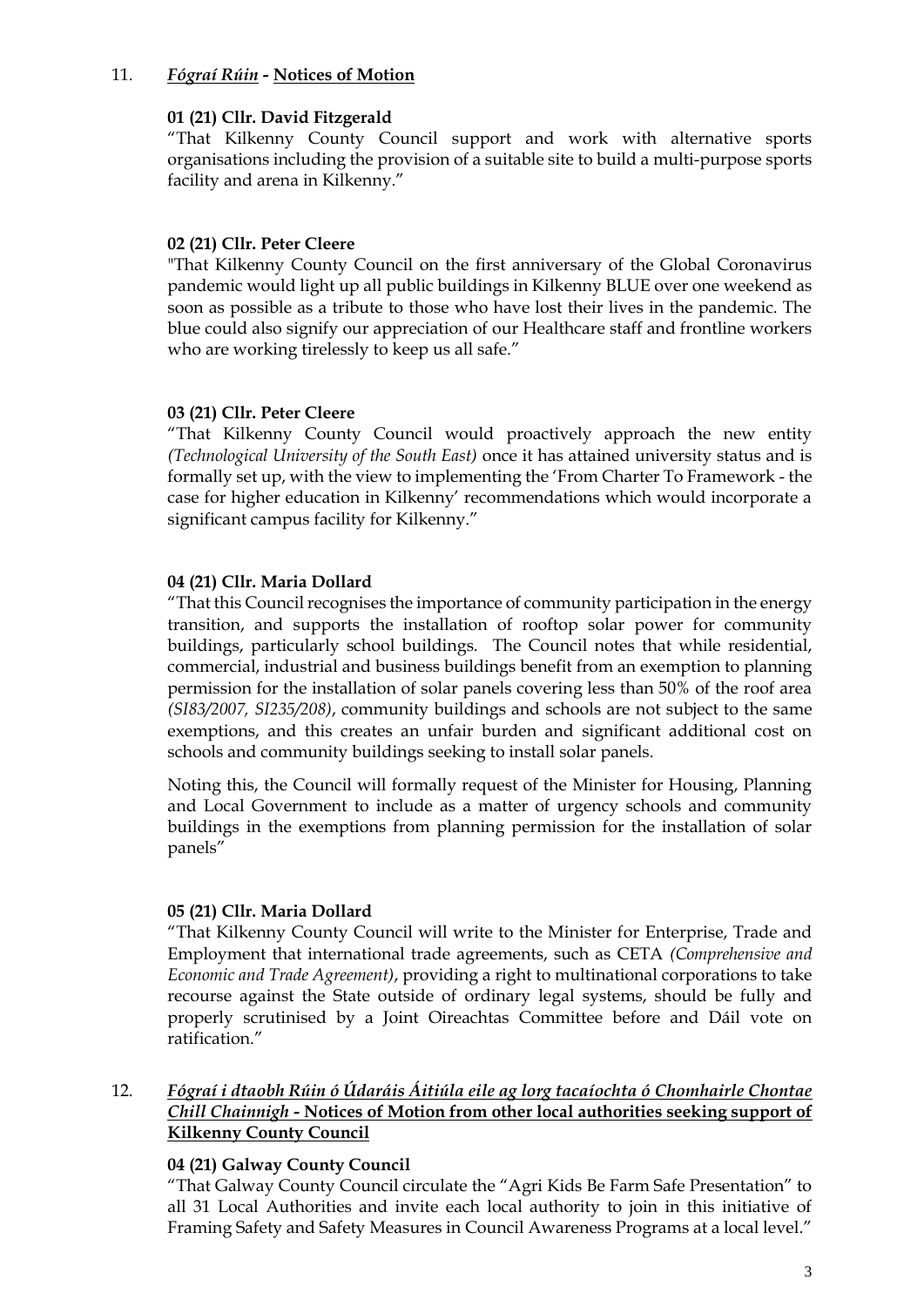## **05 (21) Clare County Council**

"That Clare County Council call on the Minister for Transport, Climate, Environment and Communication to provide specific funding to all local authorities in order to create a role for an active and sustainable travel officer so that alternatives to the dependency on cars can be worked on. The role would also include modal shift, behavioural change and designing for the active mobility of people of all ages and abilities who have a right of access to our public streets."

## **06 (21) Clare County Council**

"I am calling on Minister Darragh O'Brien and Minister of State Peter Burke to urgently review planning policy in relation to the Development of Residential property.

- 1. What I am looking for is more clarity and transparency in relation to developers applying for private residential development and disposal of the total development when completed for social housing.
- 2. Developers are required to deliver on Part V of their obligations in the delivery of a portion of the development for Social and Affordable Housing and this has to be agreed with the planners with input from Senior Officers within the housing section.
- 3. Planning and housing have a duty to deliver balanced tenure and sustainable communities where a mix of housing would be available for both private and social needs.
- 4. The development of large scale social housing requires considerable assistance and support at local level and in some instances local services are not sufficient to provide school placements and other essential supports for some vulnerable families and this has to be a consideration for planners.
- 5. Currently members of the public wishing to purchase their own property are finding it very difficult to find private property for sale as the policy in planning is mostly focused on the delivery of social housing and in turn this policy puts more pressure on local authorities waiting lists and for the lower to middle income bracket they cannot get on the list due to income thresholds.

Public confidence needs to be strengthened in the whole planning process and I am hopeful the Ministers will find the balance required in the development of vibrant communities."

#### **07 (21) Clare County Council**

"In light of the incredible service and commitment given to the country by our frontline staff, healthcare workers, carers and lifesavers over the period of the Covid 19 Global Pandemic I call on the government to explore any and every manner to tangibly recognise this extraordinary above and beyond service.

I propose this recognition should be in the form of direct tax-free bonus payment similar to the €500 one off payment scheme introduced in Scotland, a tax credit, additional paid leave, or other appropriate clear and tangible reward to mark this commitment. To do this I call on the Department of Health to lead a cross department group with the achievement of above as its one objective."

#### **08 (21) Limerick City & County Council**

"That Limerick City and County Council acknowledge the oversight role played by Councils in Mother and Baby Homes, and call on all Councils to write to the Government to establish a national day of recognition for the women and their children impacted; and that the Council write to the Minister for Children asking that the survivors be given access to a written copy of the Final Report of the Commission of Investigation into Mother and Baby Homes."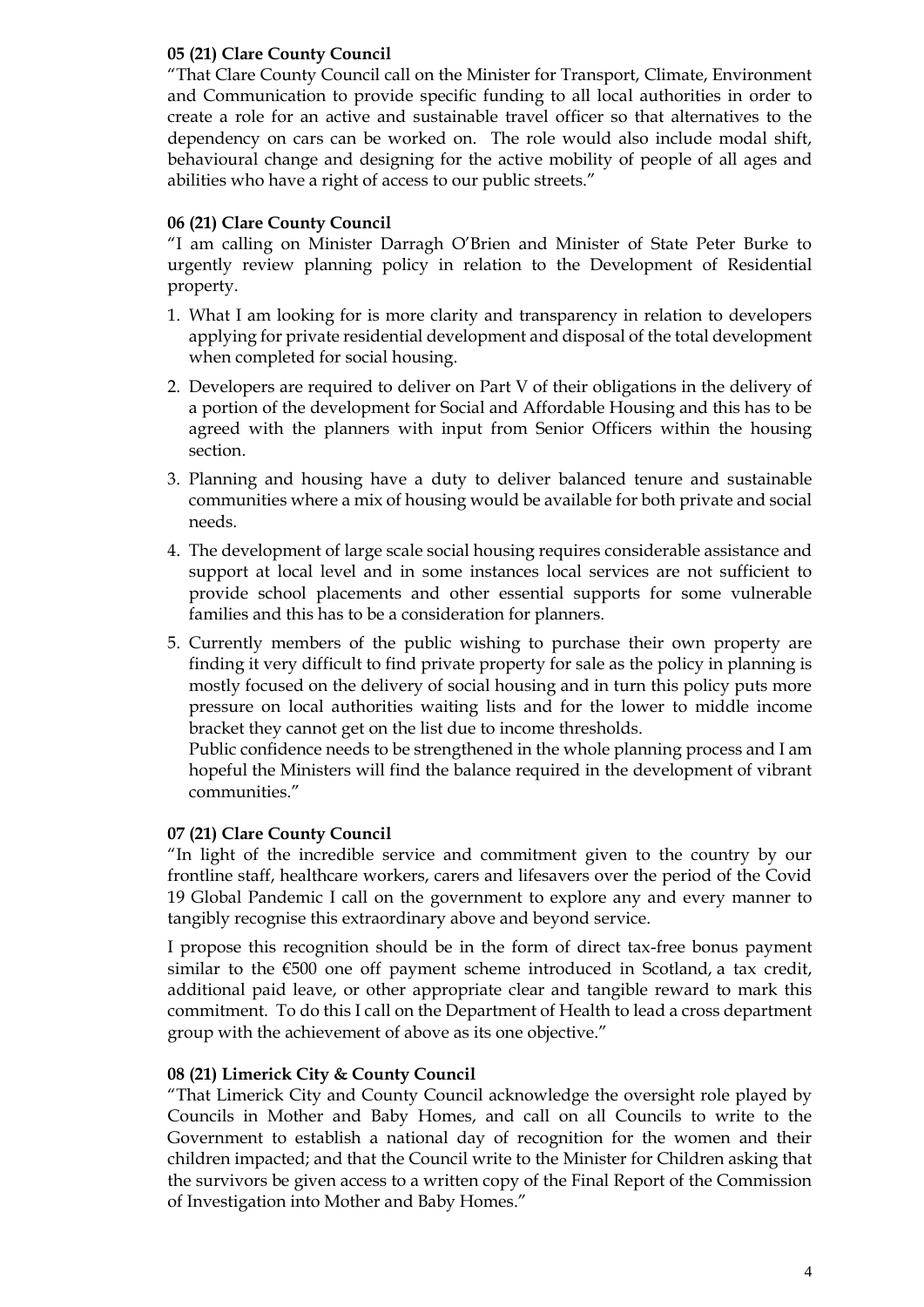#### **09 (21) Limerick City & County Council**

"That Limerick City and County Council requests the Minister for Housing, Local Government and Heritage to immediately suspend the statutory time period for the preparation of the Draft Limerick Development Plan 2022-2028 until such time as (a) public health restrictions are lifted to allow for safe face-to-face engagement between the Elected Members, the public and the Executive and (b) the Department provides a definition of the 'social and economic need' as referred to in the National Planning Framework."

#### **10 (21) Clare County Council**

"Given the impact Covid 19 has had nationally on work and living patterns, and the opportunities this creates to 'proactively address issues of town/village decline' and to promote 'compact growth' in those settlements, we would ask the Minister of Housing, Local Government and Heritage that he undertake a review to the current National Planning Framework, and prior to the outcome, he remove reference to, and requirement for local authorities to adhere to, the two tiered approach to land zoning in the delivery of the next County Development Plan due to its negative impact on the 'facilitation of the building of homes within the existing footprint of rural settlements' and the ability to deliver on our own rural development goals. We further request this motion be forwarded to every one of our Oireachtas Members and to every other local authority in Ireland for their observations."

#### **11 (21) Clare County Council**

"We are calling on the Government to enforce the laws of the land that exist in relation to tackling the unauthorised occupation of public lands all over Ireland. Level 5 Covid restrictions have been in place for some time and are likely to continue to the future. Local authorities are precluded from taking action at this time and in the interest of Public Health & Environmental considerations we are calling on the Government to engage a Task Force and design a mechanism or policy to protect all citizens in Ireland from the unauthorised occupation of Public Lands. WE would also request the circulation of the motion to the other 30 Local Authorities, The Oireachtas Members, LAMA and the AILG."

#### **12 (21) Kerry County Council**

"That Killarney MD would write to the Minister for Health requesting the immediate introduction of payment to student nurses, once they take up placement duties. If this motion is passed, I ask that it would be circulated to all other Local Authorities requesting their support."

#### **13 (21) Kerry County Council**

"That this Council calls on the Government to utilise its seat on the United Nations Security Council to delivery Statehood to the Palestinian people."

#### **14 (21) Kerry County Council**

"That this Council writes to Ms. Samantha Power, newly appointed Head of US Aid by President Biden to address this Council at some future date."

#### **15 (21) Tipperary County Council**

"That Tipperary County Council calls on the Minister for Tourism, Culture, Arts, Gaeltacht, Sport and Media, MS. Catherine Martin, T.D., to consider providing extra supports to regional newspapers who provide an essential service to many communities including in County Tipperary during the Covid pandemic."

#### **16 (21) Tipperary County Council**

"That Tipperary County Council write to the Minister of Environment, Climate and Communication, Eamon Ryan, TD seeking a 75% rebate in the PSO levy on ESB bills for Community Halls and facilities because of their inability to fundraise due to Covid-19. This motion if passed should be circulated to all other Councils and DPER."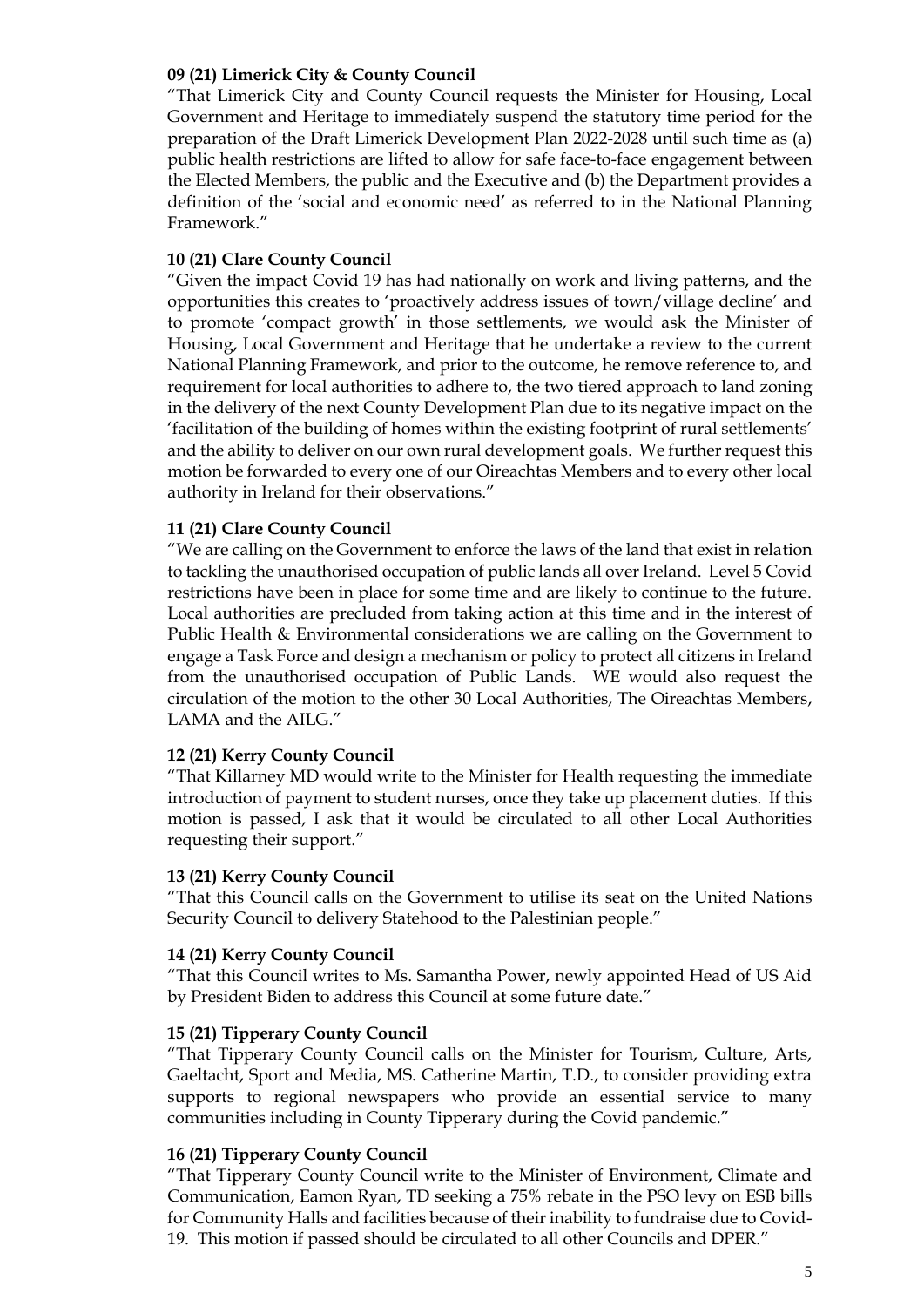#### **17 (21) Tipperary County Council**

"That Tipperary County Council call on the Government to introduce a National day of recognition for the survivors and victims of Mother and Baby Homes. The Survivors of Mother and Baby Homes should have the right to information about their birth Mother and their full identity. The Government would establish a proper redress scheme for survivors and victims and immediately provide counselling and other mental health services to survivors of Mother and Baby Homes to support them in this remarkable difficult time. Also, that we as a Council recognise the Historical role that County, Borough and Town Councils from Tipperary played in the running of Mother and Baby institutions in this County, so that we can be sure that this sad part of our past is known and not hidden away. That the government would also support the excavation, exhumation and where possible the identification of remains of babies buried at institutions and insure their dignified reburial and in particular support the endeavours of the We are Still Here Sean Ross Group to complete a 3D scan dig of identified burial locations at Sean Ross. The Council also calls on Minister Roderic O'Gorman to extend the lifetime of the Commission to allow the DPC (Data Protection Commission) to fully investigate the destroying of recordings of evidence without making full transcripts. This immediate action is required to preserve the testimony of witnesses."

#### **18 (21) South Dublin County Council**

"During the massive struggle that has been waged by ex-Debenhams workers across the companies 11 stores in Ireland the deficit of workers protection in liquidations has again been sharply exposed. This Council calls for the immediate implementation of the Duffy/Cahill Report compiled in 2016 in the aftermath of The Cleary's dispute – as one way of strengthening workers' rights and tackling the legal outs provided to major corporations who engage in tactical liquidations in order to avoid their obligations under hard won workers' rights. If passed this Council communicates such in writing to Government, to all Local Authorities and to the ICTU offering its support for implementation."

#### **19 (21) Sligo County Council**

"I call on Sligo County Council to make a formal submission to the Minister for Housing, Local Government & Heritage outlining our complete opposition to the proposed provisions of the Land Development Agency Bill 2021.

The proposed removal of the Section 183 reserved function of Elected Members in relation to the disposal of local authority held land to the LDA as provided for in Part 7 Section 56 of the bill is unacceptable and an affront to local democracy. As advocates for the empowerment of local government, we can never support or accept any diminution in the reserved functions and powers of elected Councillors.

I also have concerns regarding the potential long term implications for local authorities in delivering social and affordable housing on local authority held land due to the extensive remit of the LDA. I believe that this is a major battle in our ongoing fight to preserve the local democratic function in the face of ever increasing centralism."

#### o *Correspondence from Cathaoirleach of Laois County Council in connection with Land Development Agency Bill.*

#### **20 (21) Sligo County Council**

"To call on Sligo County Council to write to the Government and An Post asking them to give a 2 year extension to the current contract that most of the local Post Offices are engaged in. This is because Covid-19 has had a dramatic negative effect on their income due to the reduction in footfall".